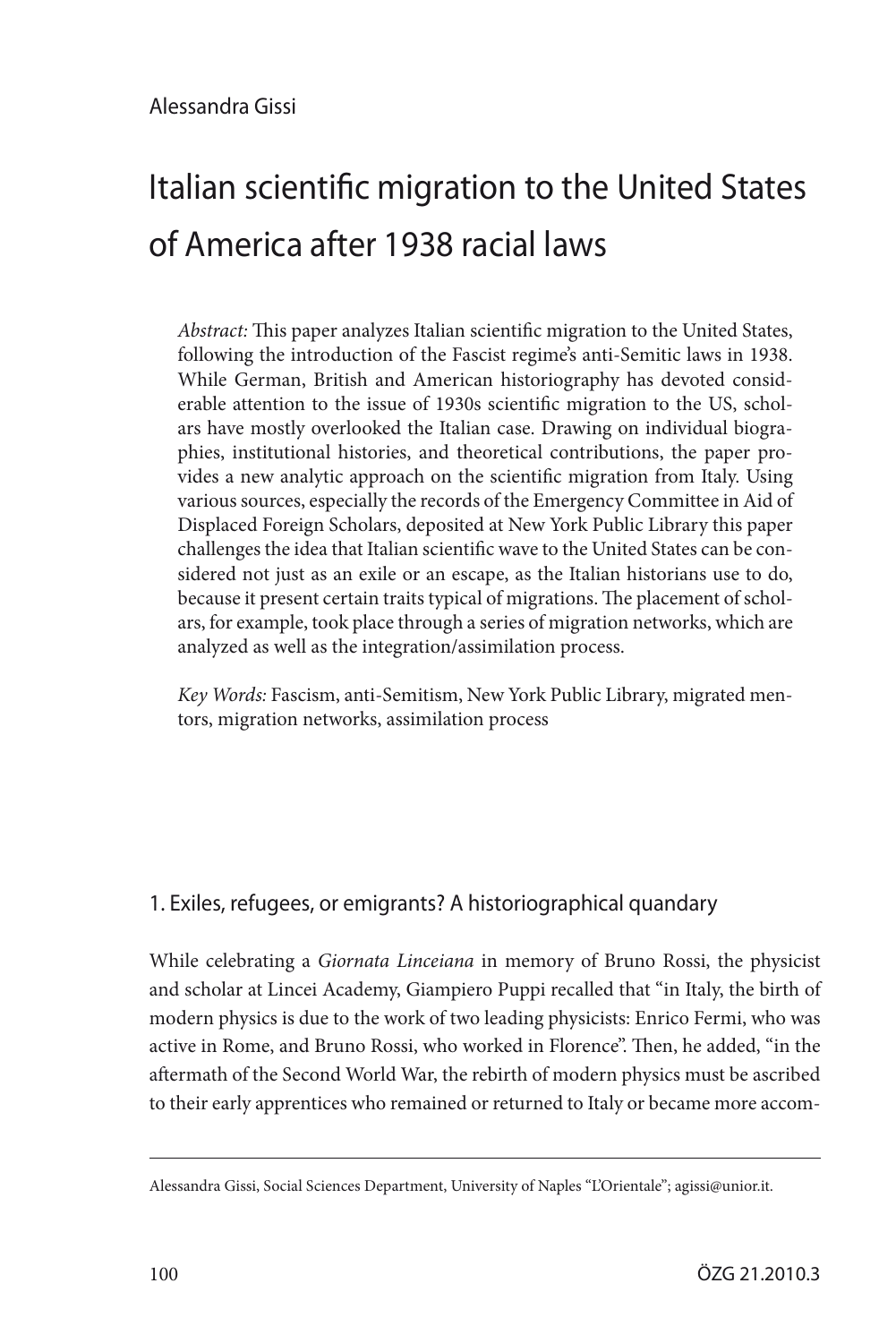plished in the United States, often continuing their association with their emigrated mentors".<sup>1</sup>

The definition of emigrated mentors is worth noting because it is quite uncommon in Italian historiography and in public discourse. Indeed, very seldom the intellectual wave which left Italy – earlier because of the worsening of politics, then because of racial persecution and the outbreak of war – have been regarded a migration. In fact, it must be emphasized that even the third section of the first monumental volume *Storia dell'emigrazione italiana* – *Partenze2* – in which migration movements are examined starting from the 1930s – pays no attention to the theme under discussion.

The dramatic events in which these scholars and intellectuals were involved – particularly the violent anti-Semitism – have given rise to terms such as 'exiled' or 'refugee'. These two terms are often used in random and interchangeable way; they reveal a lot, but do not justice to the complexity of the phenomenon, thus requiring some elucidation. Indeed, the semantic shift, which I propose here, from terms such as 'flight' and 'exile' to 'migration' is neither accidental nor secondary. In the meanwhile, out of my research on various sources and especially on Emergency Committee in Aid of Displaced Foreign Scholars Records, deposited at New York Public Library, I challenge the idea that Italian scientific wave to the United States present certain traits typical of migrations. The placement of scholars, for example, took place through a series of migration networks, which should be analyzed as well as the integration/assimilation process.

In Italy, without any doubt, reluctance in using interpretative tools relating to migration in order to read this phenomenon proved to be persistent. Eventually the semantic uncertainty became chronic and favoured the spread of several labels. Even the wording 'emigré' did not gain ground within Italian academic works.<sup>3</sup>

On both sides of the Atlantic a tendency seems to have prevailed to see the intellectual wave as an emigration 'apart', to be studied with separate categories. On the contrary, the well-established interpretative categories of migrations shows their fertility even in the analysis of intellectual wave. On the other hand, difficulties in entering the new social world are in fact due not only to restrictions imposed by crises, which reduces funding and material assistance but also the lack of contacts and personal links. This seems very obvious for the vast majority of intellectuals who could not count on strong relationships procured by their reputation and legacy. Their paths of integration in the new society seem to develop in ways that lend themselves to be seen with the same lens and the same tools that we generally observe the movements of individuals in the geographic space.

It must be noted that the dispute has never stopped in the international context and was rekindled thanks to the recent work of the former music critic of *New York*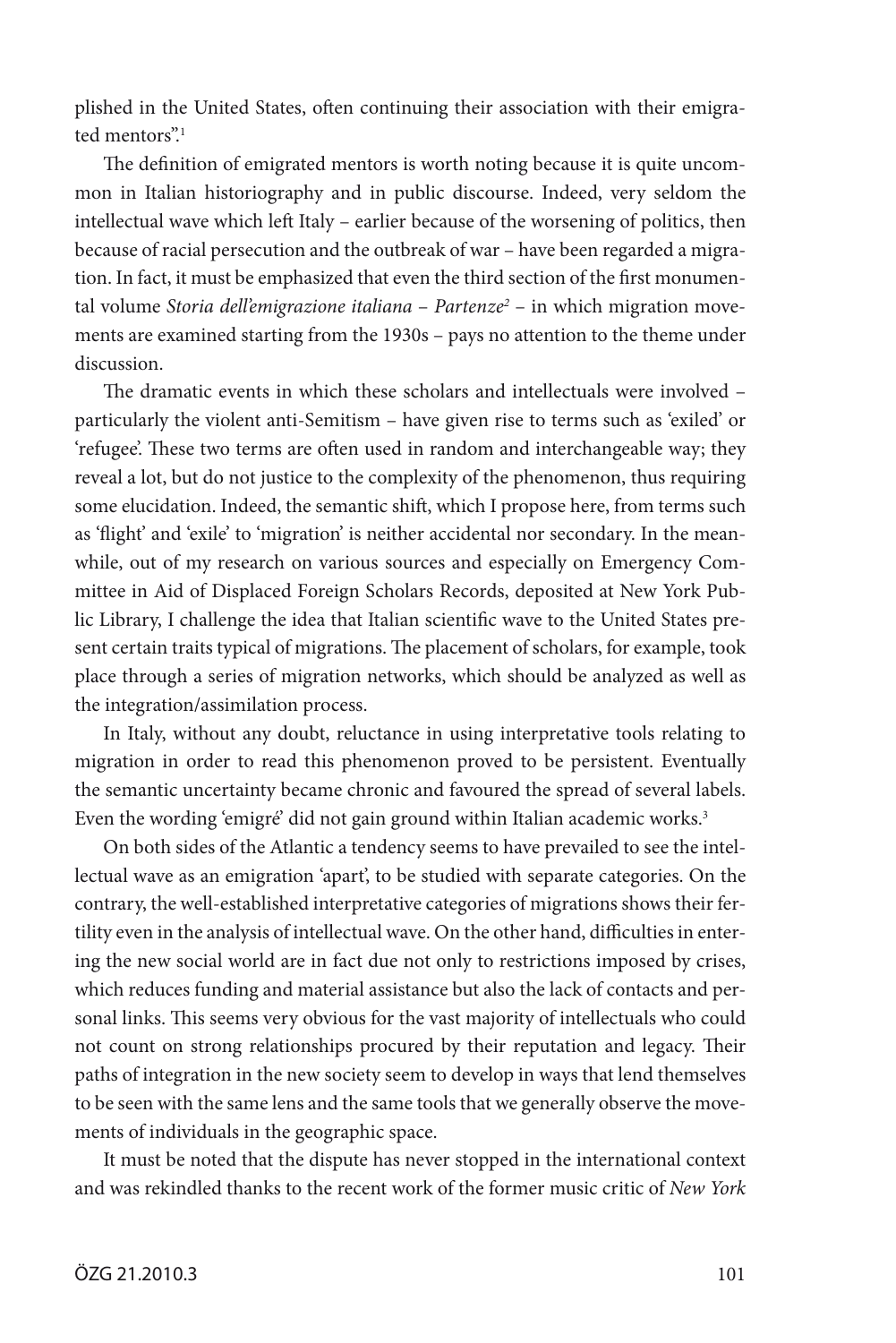*Times*, Joseph Horowitz, entitled *Artists in Exile. How Refugees from Twentieth-Century War and Revolution Transformed the American Performing Art.*<sup>4</sup> In this book Horowitz examines the creative environment that talented women and men with different cultural backgrounds were able to establish within the arts and the society of the new world.

However, former editor of the *New Yorker* Robert Gottlieb criticised the book judging the expression 'artists in exile' as inaccurate and misleading. He drew attention to the fact that "many of them weren't refugees at all but immigrants in the great American tradition. After all, we all came from somewhere else".<sup>5</sup> Looking at Gottlieb's words, the interpretative controversy seems to be still alive in the U.S. context. In the meantime this same issue appears to be assiduously ignored by the Italian historiography which devoted itself to deep analysis only of the mass emigration that drained the population from several Italian regions during the late 19<sup>th</sup> century and the early 20<sup>th</sup> century.

If we compare numbers involved, it can be safely asserted that intellectual migration during the 1930s and 1940s was limited compared to the major waves of previous emigration. If the usual interpretative categories were to be applied, this would explain why Italian historiography has tended to consider the phenomenon, if not irrelevant, but as one that defies an easy reading of the situation.

At the same time, the emigrant stereotype – namely that of the *cafone* (peasant) without means and skills so obstinately embedded until new and more cogent interpretations could be worked out<sup>6</sup> – made it impossible for a long time to regard those expatriate intellectuals between the wars emigrants.

The professors' image did not match with the one of misery and dependence connected to the Great Migration. Hence we have a denial based on prejudice when it comes to regarding the similarities by virtue of the macroscopic differences. So the macro-analysis prevailed, thus eclipsing the opportunity to investigate closely the individual paths followed by the intellectual migrants.

The emigration of Italian scholars and intellectuals, especially which followed the promulgation of Racial Laws in 1938, "has been described rather than interpreted and studied".7 The aim of this paper is to give a more rigorous outline to these events. In fact, although it did not expand to a large extent, this migration embodied features that are peculiar in the histories of migration processes (e.g. migration chains), and had significant repercussions in the political, social and cultural contexts for both the homeland and the countries to which they went.

While the phenomenon has been neglected by the Italian scholars until these last years, $^8$  Austrian, German, and Anglo-Saxon scholars acknowledged it as worthy of further investigation, giving rise to a prolific series of studies focusing on Central Europe where the intellectual migration was numerically more important than in Italy.9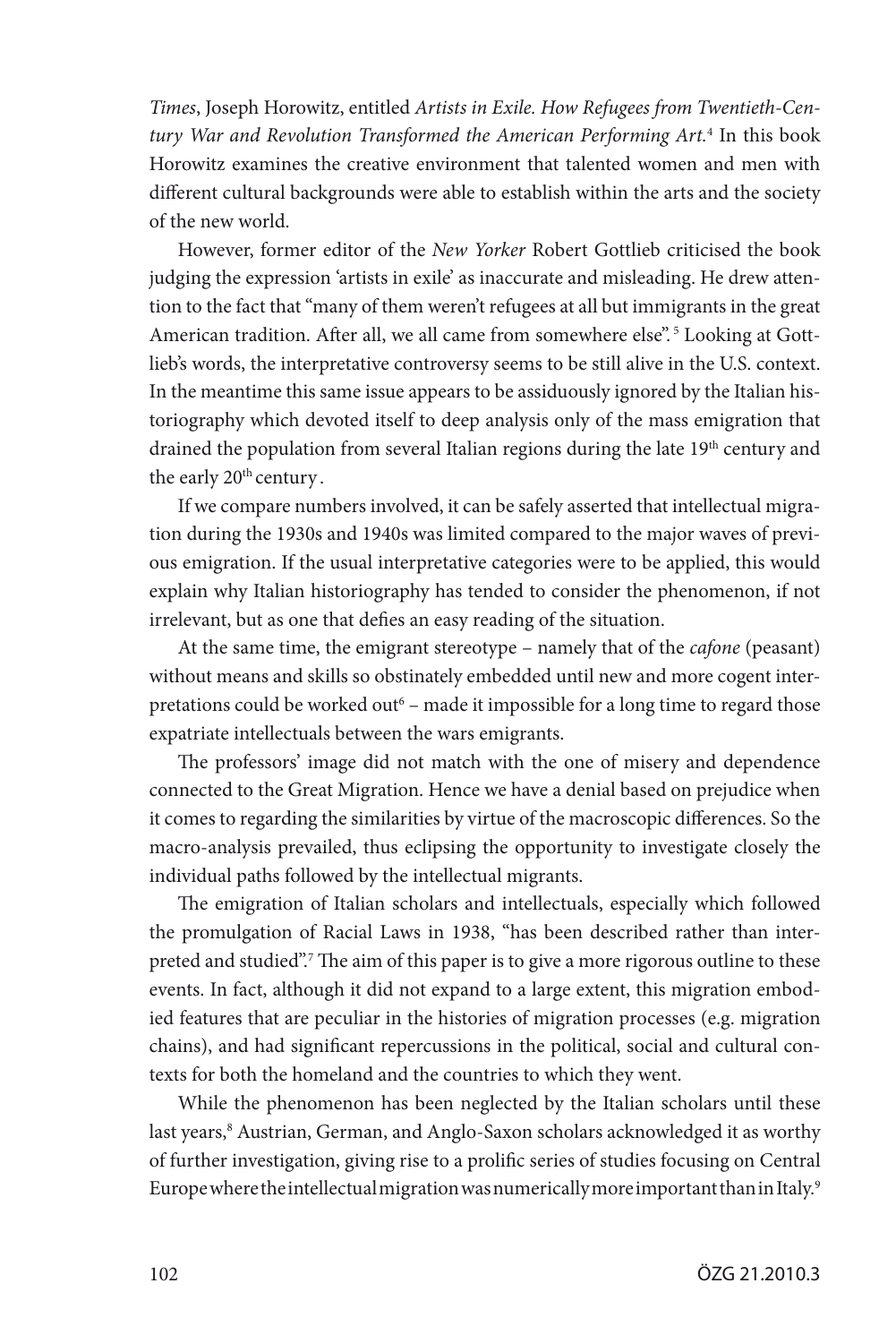At the same time, there is a consistent body of literature of that same era (papers, statistics, surveys) produced by North American scholars focusing on European intellectual migration dating back to the 1940s.<sup>10</sup>

However, on both sides of the Atlantic the analysis has been afflicted by the same interpretative uncertainty: Emigration or exile? Maurice R. Davie who, in 1947, published an analytical report over the European arrival in the US, chose the expression *refugee movement* to characterise the phenomenon.<sup>11</sup> In 1953, while introducing the work *Cultural Migration: The European Scholar in America*, W. Rex Crawford stated that "the uprooted and transplanted intellectual deserves our study quite as much as the Polish peasant in America".<sup>12</sup>

It is not by accident that later on, in a work that was never translated into Italian and explicitly entitled *Illustrious Immigrants,* Laura Capon Fermi openly dealt with this essential terminological quandary. Even being uncertain herself in "giving a name to the thing", she wanted to point out that "not all in the cultural wave were refugees, and those who were resent the term if it is applied to themselves".13 On the basis of her first-hand knowledge, mainly of the Italians, she went on to state that: "the 'most refugee' among my friends (if I am allowed this solecism) claimed that they left their homes of their own free will. And this is true."<sup>14</sup>

The annoyance of being called 'exiled' perceived by the majority of them is confirmed by Alvin S. Johnson. He founded – with Charles Beard, Thorstein Veblen, James Harvey Robinson, Wesley Clair Mitchell, John Dewey – the New School for Social Research in New York in 1918 modeling the school after the *Volkshochschulen* for adults established in Germany after 1918. In 1933, with the financial support of philanthropists like Hiram Halle and the Rockefeller Foundation, Johnson created the *University in Exile*, as a graduate division of the New School for Social Research.15

In his memoir, Johnson recalled how the name *University in Exile*, that he personally thought to be extraordinarily evocative, spread deep unrest among the newly arrived intellectuals. They felt belittled, being extremely concerned that this sort of label could negatively affect their status and damage their process of inclusion and assimilation.16

### 2. Italy/United States of America

In June 1933, Mr. Charles E. Clark, Dean of the Yale School of Law, asked the Rockefeller Foundation to make a grant to enable professor Max Ascoli, an Italian jurist and political expert who had been in the United States since 1931, to take up service at that University.17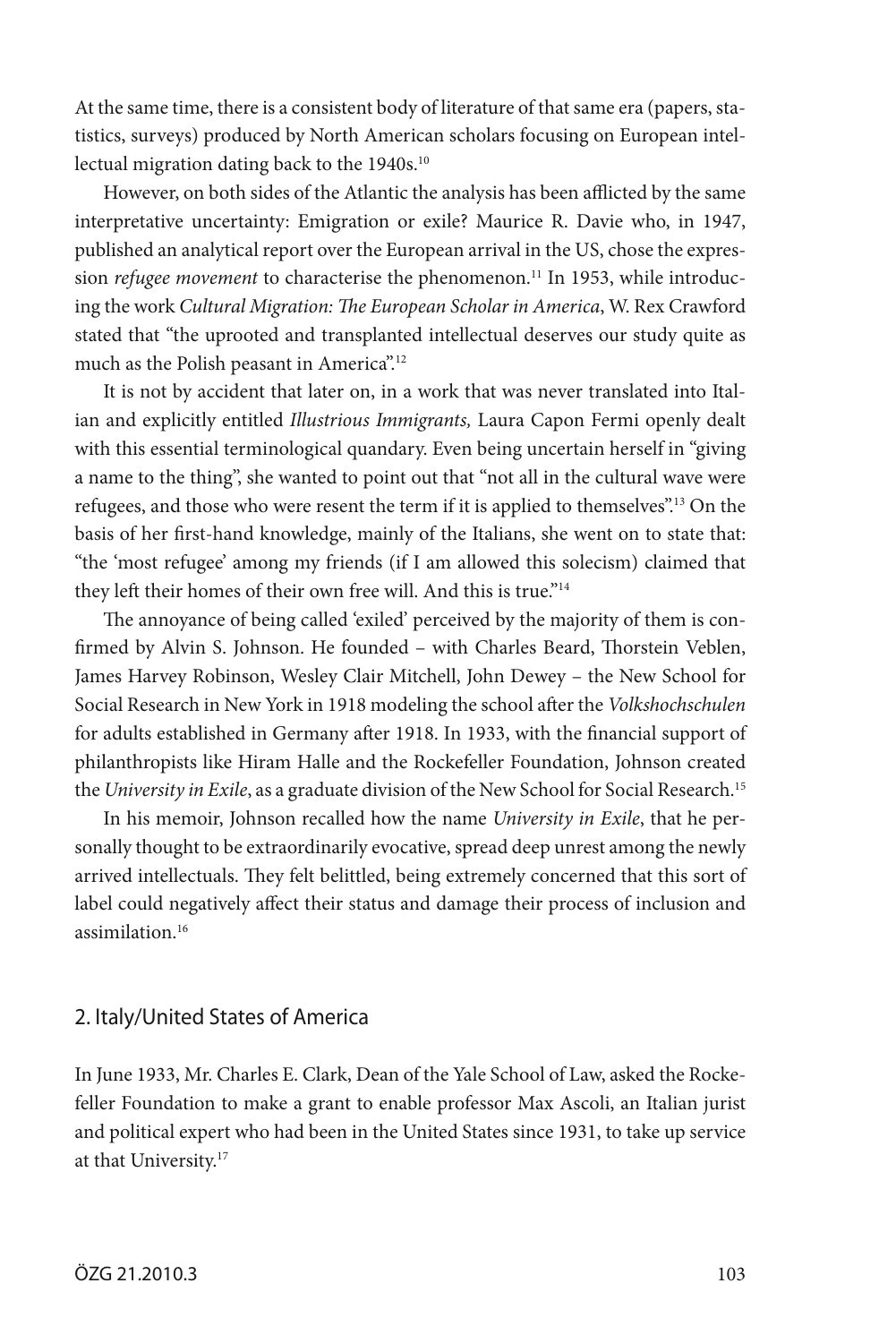In 1933 the news of the foundation of an Emergency Committee in Aid of Displaced German Scholars18 appeared in the influential magazine *Science* "as a result of the disturbance in Germany" where "many scholars of undoubted merit, some of them among the most distinguished in the world, have been removed from their chairs and must begin life anew with very inadequate means or with no means at all. Many will have to leave the land of their birth and seek opportunity, temporarily at least, in other lands".19

The Committee established itself on 45<sup>th</sup> Avenue in New York with Livingstone Farrand, at that time head of the Cornell University as chairman.<sup>20</sup> With him as secretary was Stephen Duggan,<sup>21</sup> professor at the City College of New York and Fred M. Stein on duty as treasurer. Committee proponents openly stated that the circumstances required "a call not only upon our sympathy, but also upon our resources" despite being "aware that as the result of the present economic depression, university revenues in our own country have been sadly reduced and teachers have been dropped from the rolls and are suffering severe deprivation". Given that the United States was facing the harshest economic crisis ever, the statement was extremely pertinent. Furthermore, at that time the American immigration policy was fixing a course directly opposed to the one adopted previously. Between the end of 19<sup>th</sup> century and the beginning of the 20<sup>th</sup>, millions of people seeking their fortune arrived at American ports. However, since the early 1920s, the US policy changed shutting their frontiers to European immigrants. The drastic change had a lot to do with the saturation of the labour market; the xenophobic wave triggered by the fear that revolutionary ideas could spread across Soviet Union borders; the election to the presidency of a Republican who supported isolationist policy.

In 1921 and then in 1924, the US Congress approved the introduction of immigration quotas. Quotas had to correspond to the 2% of each national minority already established on American soil.22

Between 1933 and 1941 countless arrivals could be registered thanks to the aid given by organisations and private foundations while over 12 million unemployed people were queuing up for bread.

Despite this all, some institutions decided to 'invest' on the arrival of displaced foreign scholars.

The welcome was not unanimous, especially at universities where there was a "genteel anti-Semitism"23 and European competitors were not always accepted. On the contrary, several scholars and academics spent all their energies to reverse the flow of migrant scholars. The depression hit the young in the academic world, both immigrant and natives, more than those already well established in their careers. In an article which appeared in the Yale Review in June 1933 Alvin Johnson estimated that 5,000 American Ph.D.'s were unemployed. To them the foreigners seemed unfair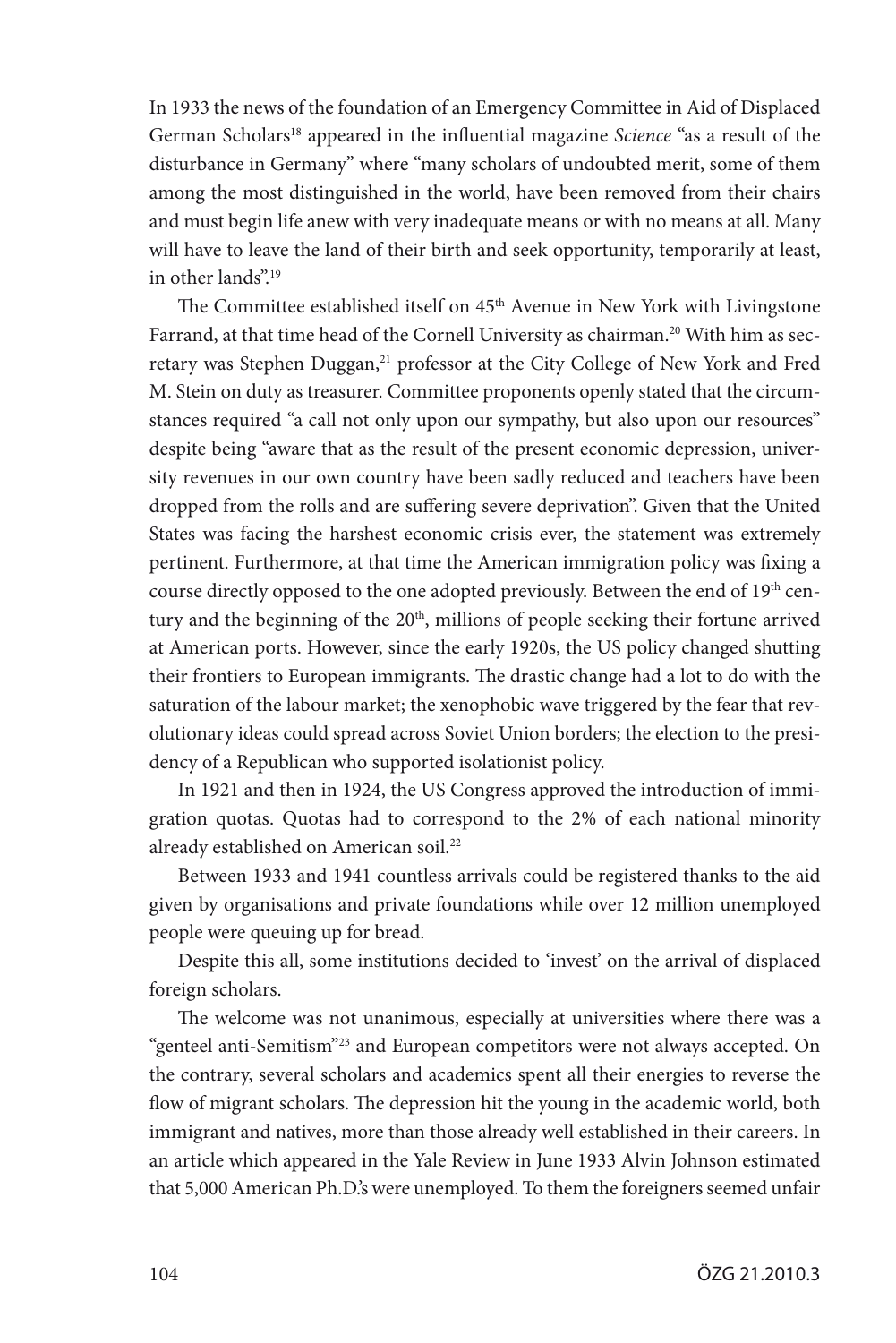competition, and they often strenuously opposed their appointment. Colleges and universities as well as relief agencies could not fully disregard these sentiments.<sup>24</sup> Scientists, however, usually fared better than other intellectuals as the Italian case can confirm. Physicists fared better than mathematicians.

Anyway, appealing to human rights did not succeed as much as the call to "national utilitarianism" devised by Bruce Bliver, editor of the *New Republic*. He wrote an article entitled *Thank you, Hitler* in which he stated that the professors just immigrated represented a high monetary value for the United States.<sup>25</sup>

Stephen Duggan himself declared that "in terms of intellectual and cultural life, the loss suffered by the totalitarian States was incalculable. To us the benefit has been at least equal to their loss".<sup>26</sup> So, despite the government's reluctance, the "brain gain" policy was not abandoned. Even during the Depression, it was formalised with the contribution of the main private foundations.<sup>27</sup>

Table 1: The Rockefeller Foundation Aid Program for Displaced Scholars, 1933–1945

| Academic field   | $\%$ |
|------------------|------|
| Social Sciences  | 37   |
| Natural Sciences | 24   |
| Humanities       | 19   |
| Medicine         | 19   |

| Nationality  |                |  |
|--------------|----------------|--|
| German       | 191            |  |
| French       | 36             |  |
| Austrian     | 30             |  |
| Italian      | 12             |  |
| Polish       | 11             |  |
| Hungarian    | 6              |  |
| Spanish      | 6              |  |
| Czech        | 5              |  |
| Scandinavian | $\overline{2}$ |  |
| Dutch        | $\overline{2}$ |  |
| Belgian      | $\overline{2}$ |  |

*Source: Thomas B. Appleget, The Foundation's Experience with Refugee Scholars, p. 2, Rockefeller Foundation, Record Group 1.1, Series 200, Box 47, folder 545a, Rockefeller Archive Center.*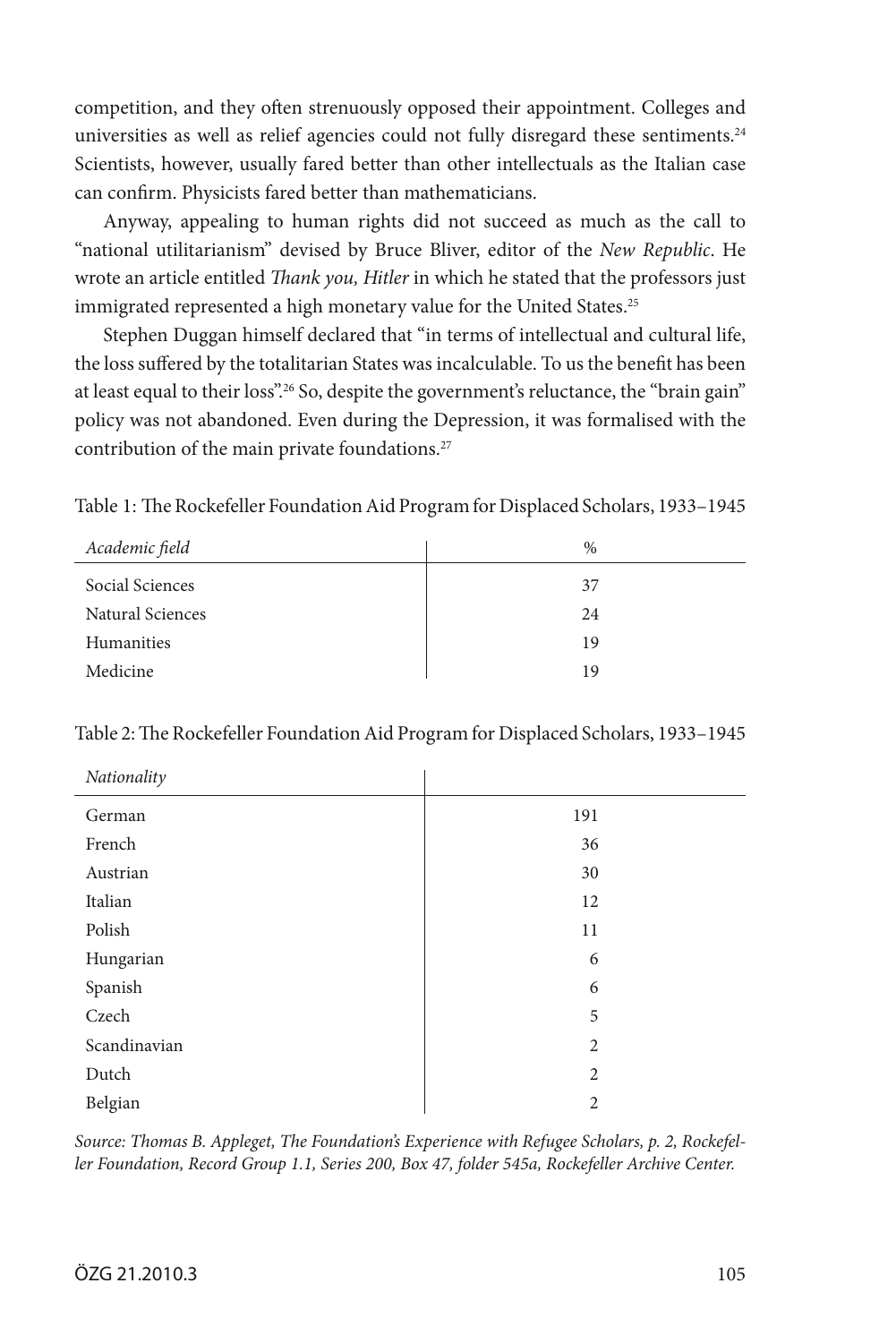The Emergency Committee placed \$800,000 at the disposal of 335 scholars until 1945, while the Oberlaender Trust invested \$317,000 into the project.28 With \$1,4 million, the Rockefeller Foundation financed 303 scholars from 1933 to 1945, dividing the scholars according to origin and discipline as shown in table 1 and 2.29

#### 3. Italy, 1938

Emigration from Italy became particularly intense after the promulgation of the Racial Laws, when scholars, researchers and university professors left Italy by the dozen.

Benito Mussolini's government passed the first of a series of anti-Semitic laws during the autumn of 1938 which affected more than 48,000 people. They barred Jews from public life and subjected them to a wide range of humiliating restrictions and persecution. Among other things, they barred Jewish students and teachers from public schools and universities. They barred Jews from marrying non-Jews, working in a long list of professions, serving in the army, employing Christian servants, staying in hotels, vacationing at resorts and placing classified ads in newspapers.<sup>30</sup>

Specifically were expelled over one hundred directors and teachers of primary school; at least 279 head teachers and teachers from middle school and junior high school; about a hundred full professors were removed from their academic positions, two hundreds *liberi docenti* (professors without chairs or tenure) were banned from universities. The Turin School of Biology founded by the famous Italian histologist, Giuseppe Levi<sup>31</sup> was disbanded. Salvatore (later Salvador Edward) Luria, Renato Dulbecco, and Rita Levi-Montalcini were students of him and all of them were future Nobel prize winners.<sup>32</sup> In medical schools, physiology, more than other discipline, lost the most prominent faculty members. Of the 17 full professors of Human Physiology, five were of Jewish descent, and all were evicted: Mario Camis from Bologna, Carlo Foà from Milan, Amedeo Herlitzka from Turin, Ugo Lombroso from Genoa and Camillo Artom from Palermo.33 At the end of WorldWar II, Camis, Foà, Herlitzka, and Lombroso returned to Italy and resumed their previous academic positions, whereas Artom – who had reached the Bowman Gray School of Medicine of Wake Forest University (North Carolina) in 1939 – remained in the United States. Demographer and statistician Roberto Bachi emigrated in 1938 to Palestine soon after the decree of the Racial Laws. He worked as a statistician in the Hadassah Medical Organization, and during 1945–47 in the Department of Statistics of the Mandatory Government. From the early 1940s he taught statistics at the Hebrew University and was appointed full professor in 1947. With the foundation of the State of Israel Bachi was appointed government statistician. He founded Israel's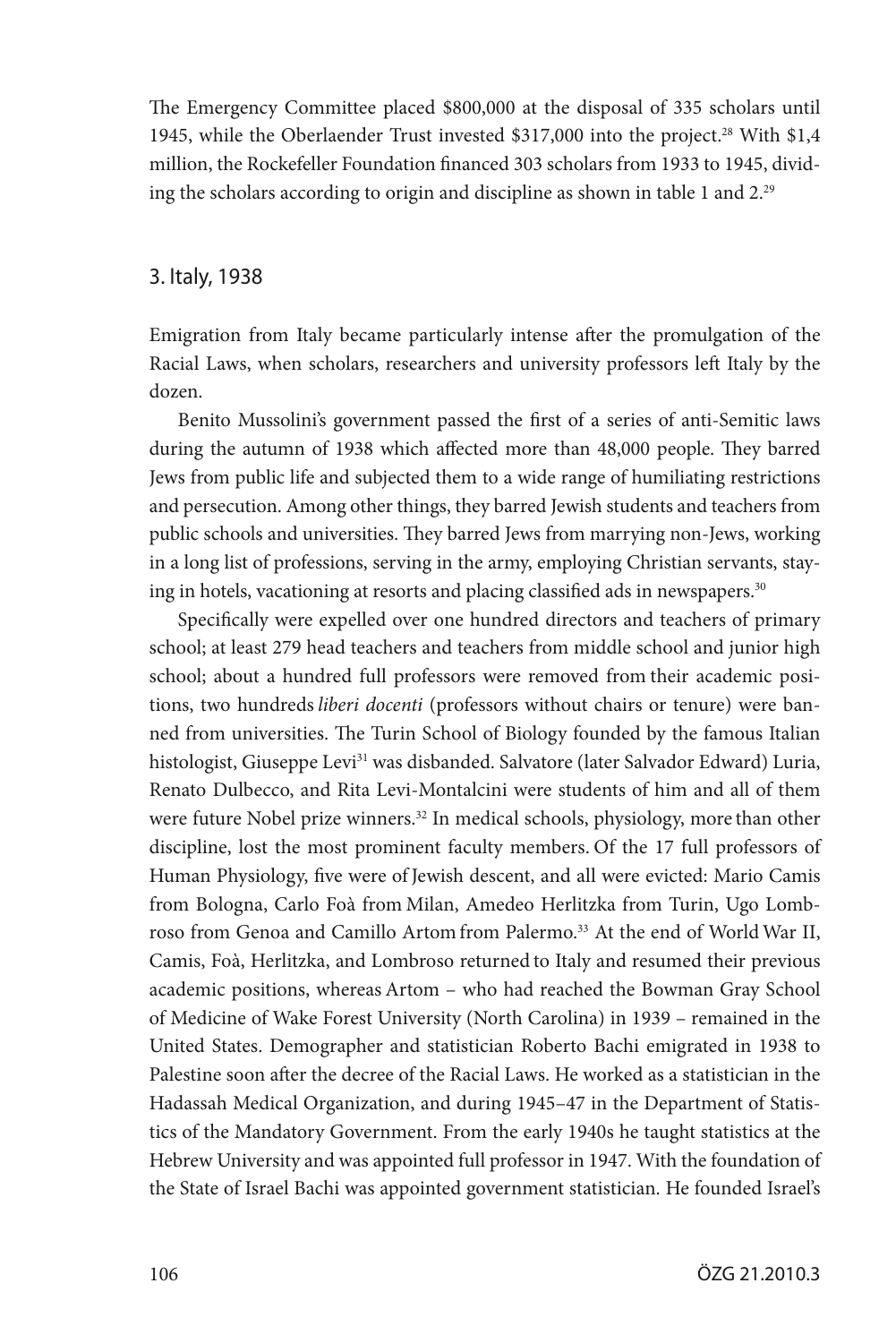Central Bureau of Statistics, which he directed until 1971. We must add the famous geographer Guido Almagià, Attilio Momigliano, professor of literature at University of Rome, the philosopher Rodolfo Mondolfo, the jurists Gino Arias, Giorgio del Vecchio, and Guido Tedeschi. This last one emigrated to Palestine.

In the field of mathematics one must recall Salvatore Pincherle who was one of the creators of the modern infinitesimal calculus; Vito Volterra who established the basis of functional calculus; Corrado Segre who established the Italian school of geometry, and Tullio Levi-Civita who was associated with the differential absolute calculus which was used by Einstein to elaborate his theory of relativity. Also Guido Fubini was forced to retire from his chair in Turin. When he received an invitation from the Institute for Advanced Study in Princeton in 1939, he and his family emigrated to the United States immediately, although Fubini himself was in rather poor health by this time.<sup>34</sup>

The peak of the emigration of mathematicians was reached in 1939, a year after the start of increased persecutions in Europe, the year in which the war broke out. Many of "those who came in 1939 had of course made preparations long in advance, so that this high tide reflects events of the preceding years probably to a larger extent than those of 1939".<sup>35</sup>

Beppo Levi, professor of mathematics at the University of Cagliari, Parma and Bologna had to leave Italy because of the anti-Semitic laws and reached University of Rosario in Argentina.

Among the ones who reached the US there were the chemist Mario Levi Malvano; the biochemist and physiologist Camillo Arton, and the physicist Nella Mortara. The Italian school known as the boys of Via Panisperna,<sup>36</sup> renowned for its pioneering studies on nuclear physics, suddenly ceased to exist: Enrico Fermi (who was awarded of the Nobel prize in nuclear physics in 1938), Bruno Rossi, Emilio Segrè (also a Nobel prize winner with Owen Chamberlain in the field of particle physics in 1959), and Eugenio Fubini emigrated to the United States. Eugeni (later Eugene G.) Fubini attained a high position in the U.S. government in 1963 when he was appointed Assistant Secretary of Defense and Deputy Director of Defense research.

Franco Rasetti, in spite of being "aryan" decided not to stay and left for Canada and then landed at Johns Hopkins University in Baltimore. Mario Salvadori, the young engineer Roberto Fano, and Gino Fubini emigrated also to the United States. Ugo Fano, brother of Roberto, who received a postdoctoral training by Enrico Fermi in Rome and by Werner Heisenberg in Leipzig between 1936 and 1937, in 1939 decided to emigrate to the US.

Furthermore, the Emergency Committee archives hold files related to Enzo Bonaventura and Renata Calabresi,<sup>37</sup> who studied with Francesco de Sarlo at the *Scuola di Psicologia Applicata* in Florence.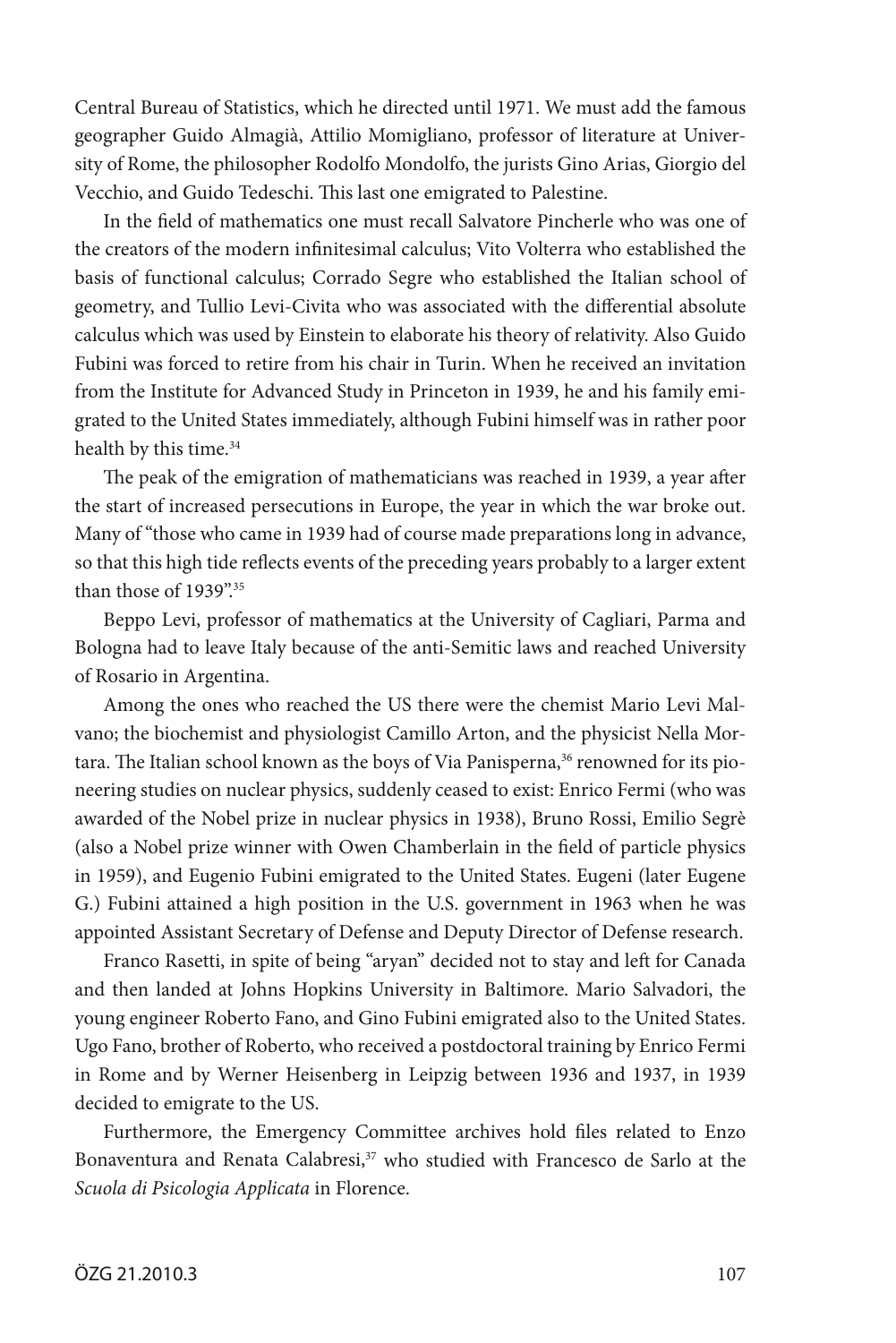The physicist Giulio Racah known for the powerful theory of angular momentum and Umberto Cassuto, rabbi and professor of Hebrew at the University of Rome, applied for a grant to the New York Committee after having already emigrated to Palestine, at that time a British Mandate.

Generally speaking, the trend of the arrivals in the U.S. showed social scientists leading the wave while among the Italians natural scientists were more prominent. Not all of whom had applied received a positive response from the Committee.38 Most of the time, social capital and contacts showed to be crucial for the professors as well. In spite of possessing means and a reputation, a way to move or finding removal companies was hardly found without networking.

For example, Bruno Rossi, who gained international prestige after graduating in physics at Bologna University in 1927, and teaching as a professor at the University of Padua since 1932 immediately tried to activate his networks. In September 1938, Rossi was deprived of his position at the university and left Italy. After a brief stay at the Bohr Institute, he was invited by Patrick Blackett to the University of Manchester. That same year he wrote to professor Arthur J. Compton at Ryerson Physical Laboratory of Chicago University:

"Dear Prof. Compton, I hope you will excuse me appealing to your friendship and kindness to obtain your good advice and help in a very difficult moment of my life. You are certainly aware of the new measures of the Italian government concerning the Jewish professors. In consequence of this, I foresee that I shall be obliged to leave my chair at the University of Padua; this is so much the more painful to me because I have just finished my new laboratory to the construction of which I have dedicated nearly all my activity during the last three years. Now I fear there remains to me nothing else but to try to begin a new life somewhere abroad. I hope, if no further difficulties arise to spend about two months at Kopenhagen, in professor's Bohr laboratory. […] But afterwards I should like very much to go to America where the physical studies are so much developed and find there the possibility to continue my scientific work and gain sufficient living for myself and my wife (I married just 5 months ago)".<sup>39</sup>

Professor Compton immediately addressed the Emergency Committee appealing on behalf of Bruno Rossi for an annual grant. However, the Committee declined the application considering that the reputation and the high competence of the Italian physicist "could bring him into competition with American scholars which would be decidedly unfortunate".<sup>40</sup>

In April 1939, professor Compton presented a new appeal to the Committee asking a monthly grant reduced to \$1,500 (much less than he asked the first time), relying on the promise of further \$1,500 by the Rosenwald Family Association. Rossi arrived in July 1939. He stayed at Chicago University until 1940 when he moved to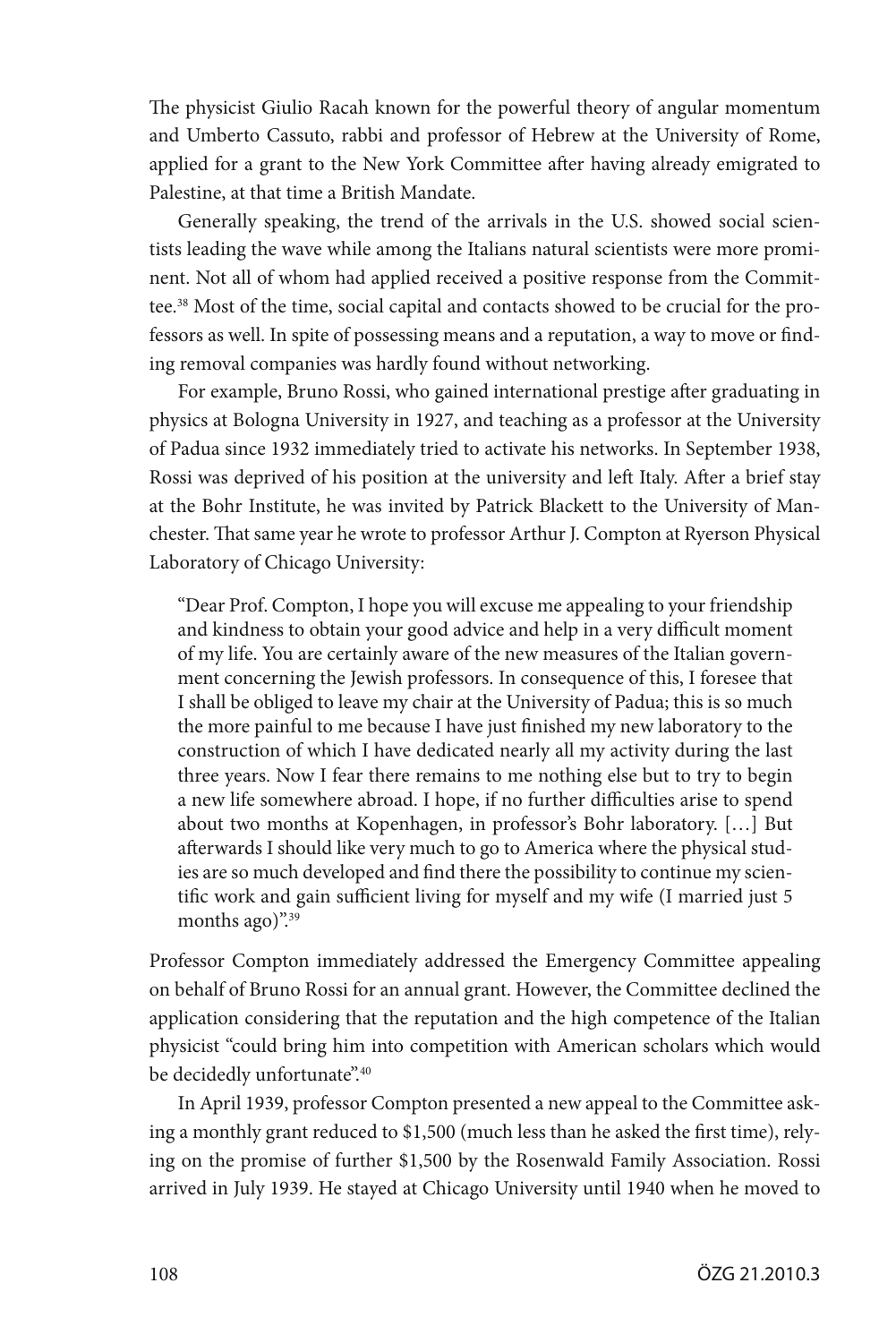Cornell University; in 1946, Bruno Rossi later joined the *M*assachusetts Institute of Technology (MIT) where he founded the Cosmic Ray Group.

It is worth noting that some official reconstructions of Rossi's arrival in the U.S.A. are contradicted by these archival sources. For example, George W. Clark writes in the pages of the *Proceedings of the American Philosophical Society* "in 1939 Rossi was invited by Arthur Compton to participate in a cosmic-ray symposium at the University of Chicago. With great reluctance to leave Europe, the Rossis sailed to New York"<sup>41</sup>

#### 4. Migration chains

"On my arrival in Berkeley, I immediately tried to look up my friend Lorenzo Emo, but he was away for a few days. The owner of the house where he lived had another room for rent and I took it. [...] Lorenzo was of the greatest help to me in my early days at Berkeley. First, he explained to me the university minuet that one danced at Berkeley, as one does in all universities; then he guided me a little among the various personalities I met. In addition, Lorenzo introduced me to Dr. Giacomo Ancona, a physician from Florence living in San Francisco."42

These memoirs belong to Emilio Segrè. He was born into a wealthy family of Jewish descent.43 With Rasetti and Fermi he was one of the boys of Via Panisperna and then professor of physics in Palermo. He landed in New York on the 13<sup>th</sup> of July 1938 for a study and research programme at Berkeley "with the purpose of coming back to Italy in autumn to start the academic year". While travelling to California, the news reached him that in Italy a Race Manifesto had been published, thus suddenly feeling "in a new dimension of instability and uncertainty". Aware of that, his academic prestige was not set to rise that high to enable him to find an academic place easily and then send for his family, he tried immediately to appeal to his network of contacts and to activate the "migration chain" among his colleagues who had left in advance.44 Given these facts, it is evident how crucial was the role played by personal networks – in terms of spreading information – in discovering job opportunities and as it was in his case, obtaining a scholarship or an annual contract.

Networks usually influence the willing migrants in choosing their final destination so as to facilitate access to the job market that would otherwise appear opaque to the newcomers.45 Segrè recalls how

"from the moment of our arrival we had had an immediate and important problem: obtaining an immigration visa. My tourist visa was for six months so it lapsed in January 1939. […] Immigration restrictions were steadily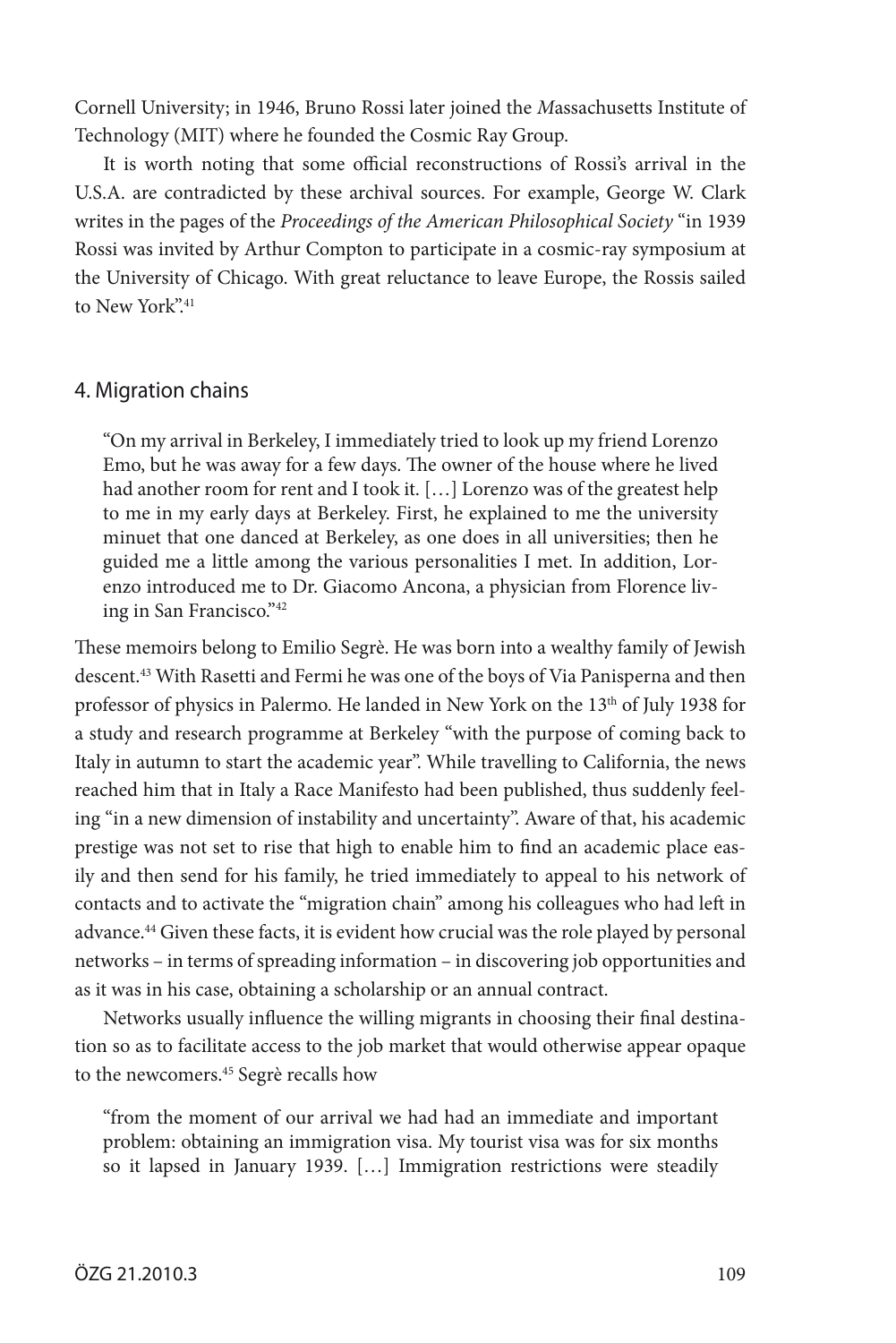increasing as Hitler exacerbated his persecutions and more people tried to flee Europe; there was no time to waste. I remembered Rasetti's instructions in the subtle and marvellous points of Section 4(d) of the Immigration Law then in force but when I tried to obtain some help from a service in San Francisco that was supposed to help immigrants, I concluded that it was better to do everything myself."46

The "do-everything-myself" approach seems to imply mainly the useful tips yielded by networking. Wrote Laura Capon, Fermi's wife:

"the European who were fully grown, as I was, when they came to the United States did not learn of the laws regulating immigration in history courses or in collections of American documents. They became aware – often painfully – of the provisions affecting them while going through the laborious process of getting visas and while sharing their anxieties with other prospective immigrants in consular offices abroad. Even before leaving Europe they were more familiar than most Americans with the machinery of the quota system and with the provision that saved the lives of a good number of scholars."47

It is evident that information on how to access the new society was provided through community relationships. One year later, in 1939, Emilio Segrè's brother, Angelo, arrived in New York with his wife and his two daughters and he immediately tried "to get into Columbia University and work in his field of studies: economic history".48

As has been written before, migration chains "are endless and always open".<sup>49</sup> In our case, the chains reveal themselves through the master-pupil relationship. Bruno Rossi, in fact, tried to open the way for the arrival of Sergio de Benedetti who had previously moved to France to work at the Curie Laboratories in Paris. The Emergency Committee in Aid of Displaced Foreign Scholars refused to give a grant to Benedetti – who had been Rossi assistant – and he received a fellowship from the Bartol Research Foundation of Swarthmore College in Pennsylvania only later, in 1942. It is worth noting a pencil scratch addressed to Stephen Duggan of the Emergency Committee in Aid of Displaced Foreign Scholars probably by Miss Betty Drury, the executive secretary:

"This man, Benedetti, the physicist recommended by the emer. Bruno Rossi, came in here last night to see you. He looks a little Jewish but is a nice young fellow of 28. It's particularly hard to get a very good assistantship because of course the Americans want and should have them." 50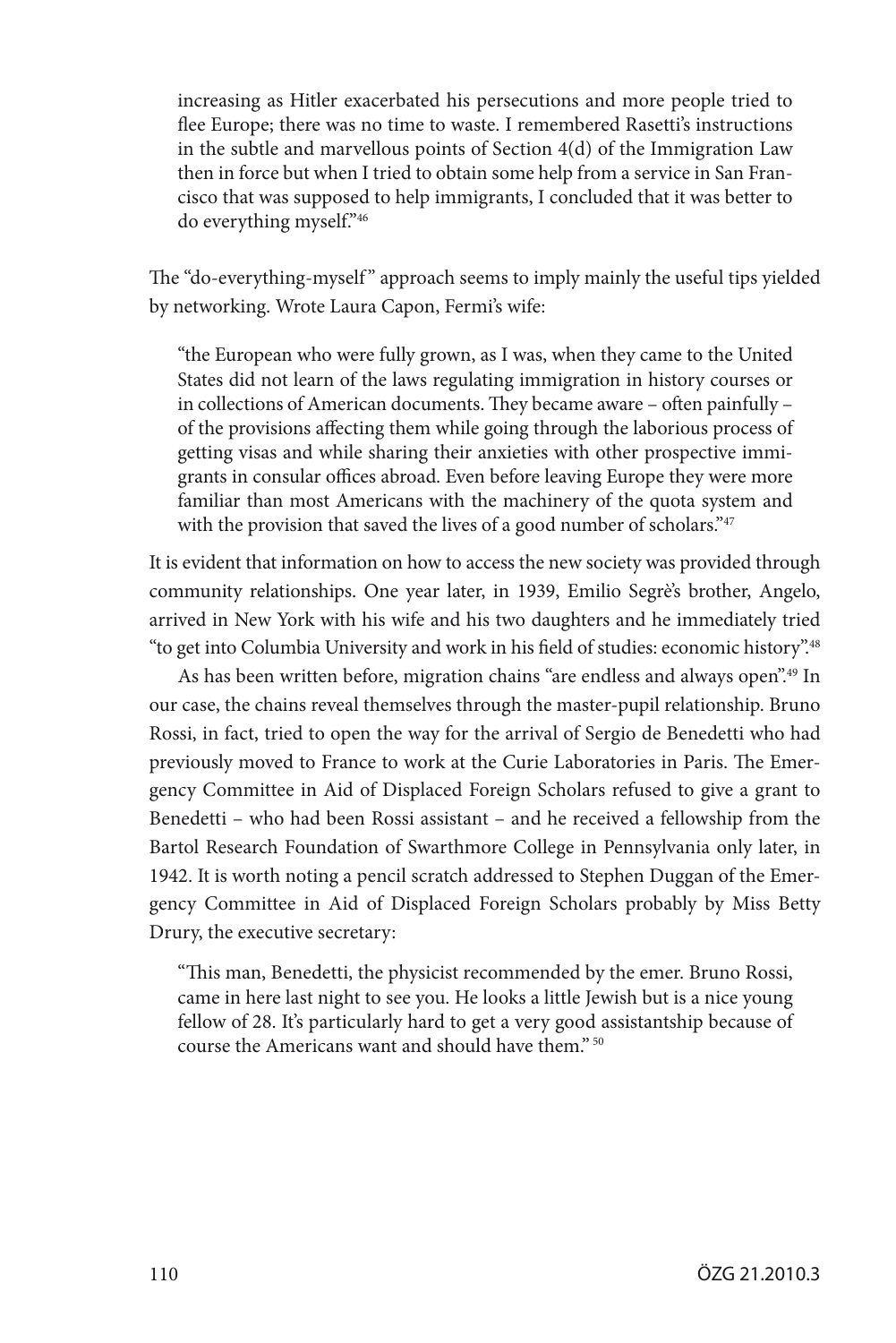#### 5. Losing and gaining reputation

"People looking for many *giobbi* but *giobbi* are just a few. Gina [Castelnuovo] has got a temporary and awful *giobb<sup>51</sup>* in Phila[delphia]. Eugenio [Fubini] is still at Columbia. Gino Fubini unemployed. Fano seems to have a position for next summer in Cold Spring Harbour."52

These are the words used by Franco Rasetti in a letter addressed to his colleague Edoardo Amaldi in which he described with irony the difficulties in obtaining a grant or find a permanent job.

It must be said that European scientists were used to share overcrowded rooms inside old buildings inadequate to their needs. To them "American scientific laboratories seemed vast, extremely well equipped, and understaffed".<sup>53</sup> The same should be said about colleges and research institutes. However, even if the US could attract people because of the quality of their technical equipment and locations, upon their arrival scholars' employment seemed to follow a usual migratory trend: it was very possible that the first job would be underpaid and temporary.54 For example, if we look at migration from southern to industrial northern Italy in the 60s of the  $20<sup>th</sup>$ century, relatives and friends, already settled, provide useful information to find a job. In the meantime such information sent immigrants to the peripheral positions of the labor market: construction or the myriad of small workshops that arise around the large factory. So, it's not unusual that the first job of an immigrant is poorly paid and irregular.55

Seeking a new life away from persecution and discrimination as well as new opportunities would sometimes mean scholars and intellectuals having to restart their careers from scratch. It happened sometimes that they left a stable and recognised position to find themselves into a precarious one. Short-term assignments were offered to those who did not have a proper contract with any University, and were most of the time financed by the Rockefeller Foundation. It is also true that the Emergency Committee in Aid of Displaced Foreign Scholars never made generous grants. Typical awards were in the range of one to two thousand dollars per year, and in all only slightly more than 300 grants were made. Each of these awards, however, carried with them a priceless asset: a U.S. Visa.<sup>56</sup>

Skills, experience, and recognition are pivotal to this story. It was possible to leave Europe with a good reference letter inside one's pocket but one could not take it for granted that one's own social distinction would be recognised overseas. With the exception of a few and very well known figures who were internationally renowned, they had to realise soon that the esteem and the influence gained in their fatherland was with the those who stayed at home.<sup>57</sup>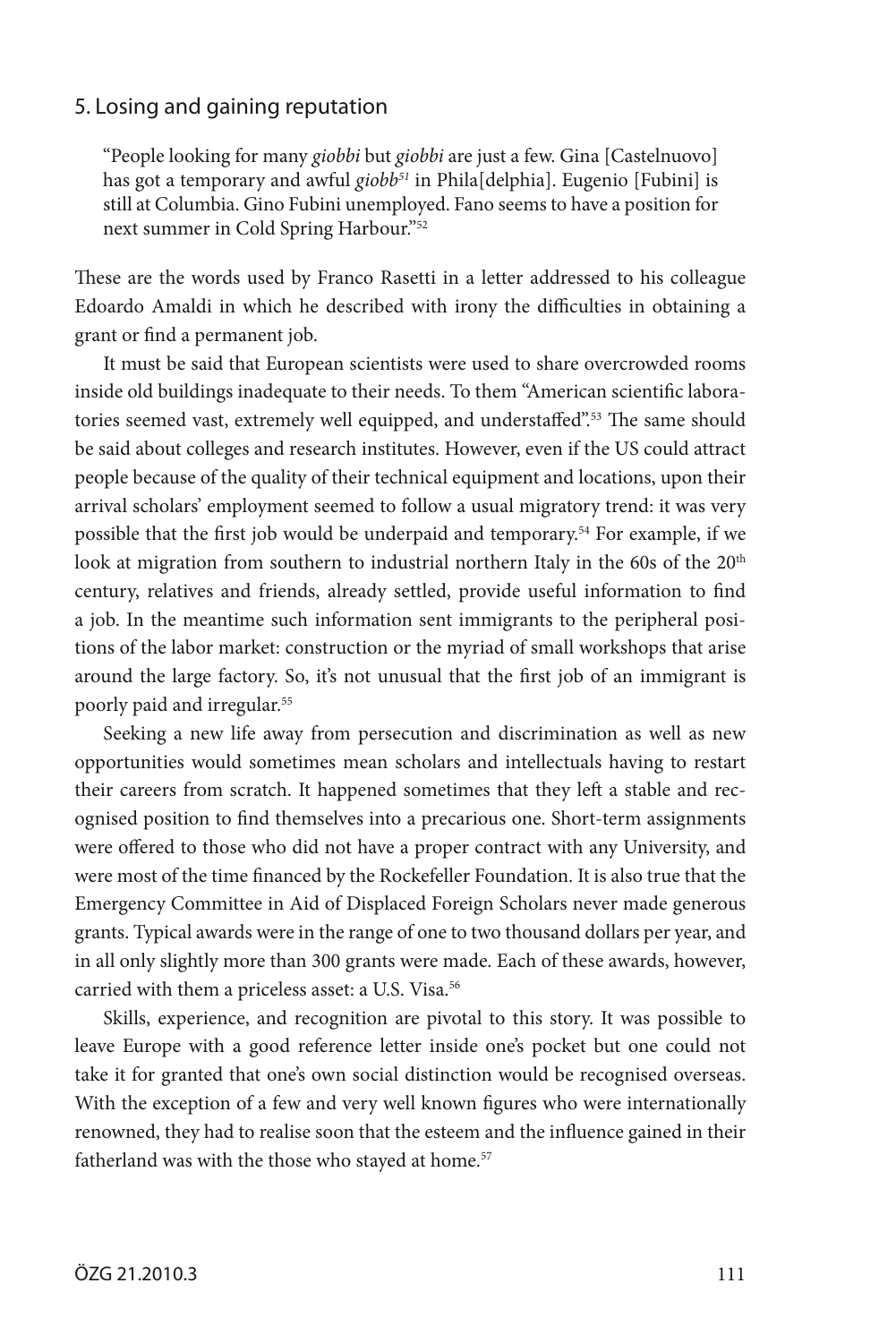The disconsolate wife of a professor in zoology once expressed herself with these words:

"My husband is a zoologist. As a scientist he was known in many lands, and everywhere he was received as a distinguished and honoured guest. […] He who has been an esteemed collaborator, whose advice in special questions had always been appreciated, was now only an immigrant – one among thousands of immigrants coming to America as a haven of refuge, seeking employment and a chance to begin life anew in a strange land."<sup>58</sup>

Professors' social status was not the same in Europe and in the United States. For example, the status accorded to universities professors was very different. Discomfort was frequent but most of the time, its motivation appeared to be incomprehensible to the American colleagues.

A vivid memory of the "bitter bite so hard to swallow" is given by Alvin Johnson who remembered how European scholars could not "accept teaching in a school for adults" as the New School for Social Research in effect was.<sup>59</sup>

It is undeniable that these steps could shake one's self-esteem without taking into account the obstacles implied in using a new language, a real shock that made everything harder for whoever was used "to work with words". Although scientific communities have their own standardised language, for some professors it was a trauma to lose command of the language in use. "To a man on an advanced intellectual level, loss of language is an almost insuperable shock"<sup>60</sup> said a refugee medical doctor, adding that whoever had a deep sense of responsibility toward language in use felt quite humiliated by the infantile status they were forced to adopt.

"Certainly language was a barrier which frequently came between the refugee professor and his American students […] Although many educated foreigners while still in Europe acquired a book knowledge of English as part of their cultural equipment and, once in the United States, were not long in achieving a close enough acquaintance with the spoken language to suffice for simple conversational exchanges, they were apt nevertheless to find it an exasperating and emotionally frustrating experience to have to lecture clearly and precisely before a classroom of undergraduates. When the lecture must be followed by a period of open discussion and debate, the situation became a severe test of linguistic ability and nervous equilibrium."61

On the other hand, it was immediately noted that women, wives, and not least female colleagues showed more capacity in adapting and learning. It can be argued that a more flexible attitude and less concern for their status made them "quicker in acquiring the language and in assimilating new customs" as was made clear by the report of the Commitee for the Study of Recent Immigration, edited by Maurice R. Davie.<sup>62</sup>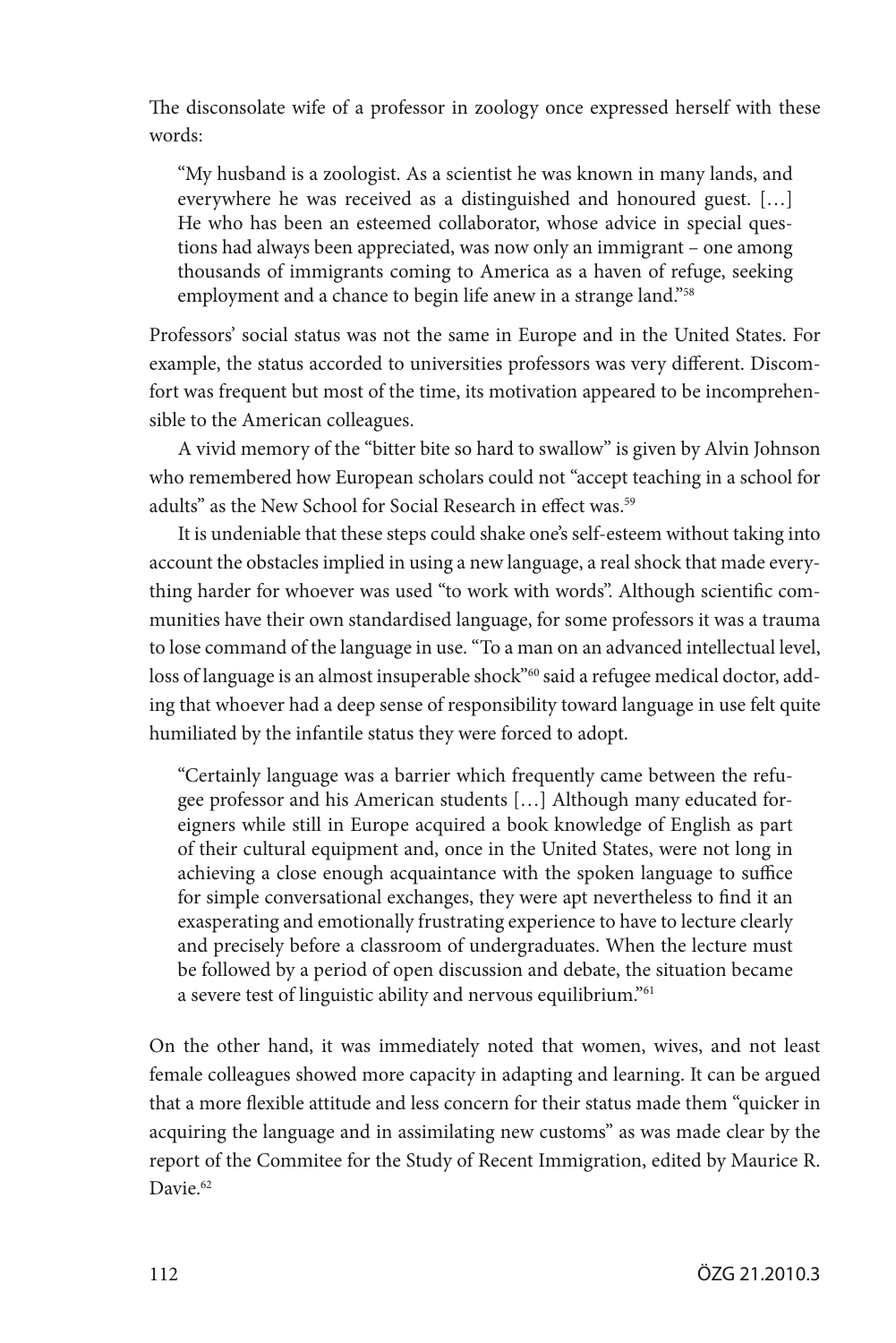#### 6. Changing tune

If emigrants could be said to demonstrate a willingness to change their attitudes, plans and strategies for living and surviving<sup>63</sup> the majority of intellectuals who arrived between the wars in the US proved to be no exception. Some transformed their versatility into resources. In many cases they had to wait for their chance after they had moved from the continent of Europe and losing their social standing position which they had in the countries they came from. Ones they got to America, they had to accept various occupations such as being liftmen, labourers, dishwashers, salesmen. Understandably, in their biographical sketches they sometimes neglect to include these years of tribulation. Not infrequently, a man "disappears" from his last European position in the early thirties and reappears in the United States many years later. 64

Eugenio Fubini, one of Enrico Fermi's students, considered himself a lucky person because when he arrived in New York he managed to find employment at the Columbia Broadcasting Company as a technician. His duties included adjusting the microphones' sound during live shows broadcasted from theatres and concert halls.65

Luigi Jacchia from Trieste, graduated in physics at Bologna University in 1931. In 1933 he was assistant professor in the astronomy department and then he became an observer in Turin. He was removed from his chair due to the enforcement of the Racial Laws of 1938. He was forced to write a reference letter in his own favour to professor S. A. Mitchell, head of Leander McCormick Observatory at University of Virgina who then brought it to the attention of the Emergency Committee of New York. When the 28-year-old Luigi Jacchia wrote his letter from Italy he used these words:

"I'm chased from my place without any practical possibility of earning my livehood in this country. I have not a cent of personal fortune and I must care of my mother. […] Now, having considered the matter thoroughly, I have decided to desist from any attempt to pursue elsewhere my scientific career and to leave off the luxurious science that is astronomy. It's a terrible renouncing for me […] I speak and write nearly as well as my mother languages: French, German, English, Spanish, Portuguese, Swedish, Danish, Norwegian, Netherlandish, Romanian, Russian, Hungarian. Besides I write well and speak sufficiently well Polish […] I think that with this knowledge of languages it shall not be impossible for me to find an employment in some school, industry or commercial firm. Europe offers very few possibilities and therefore my aims are directed toward America. Unfortunately I have no acquaintances there and so I have thought of you."66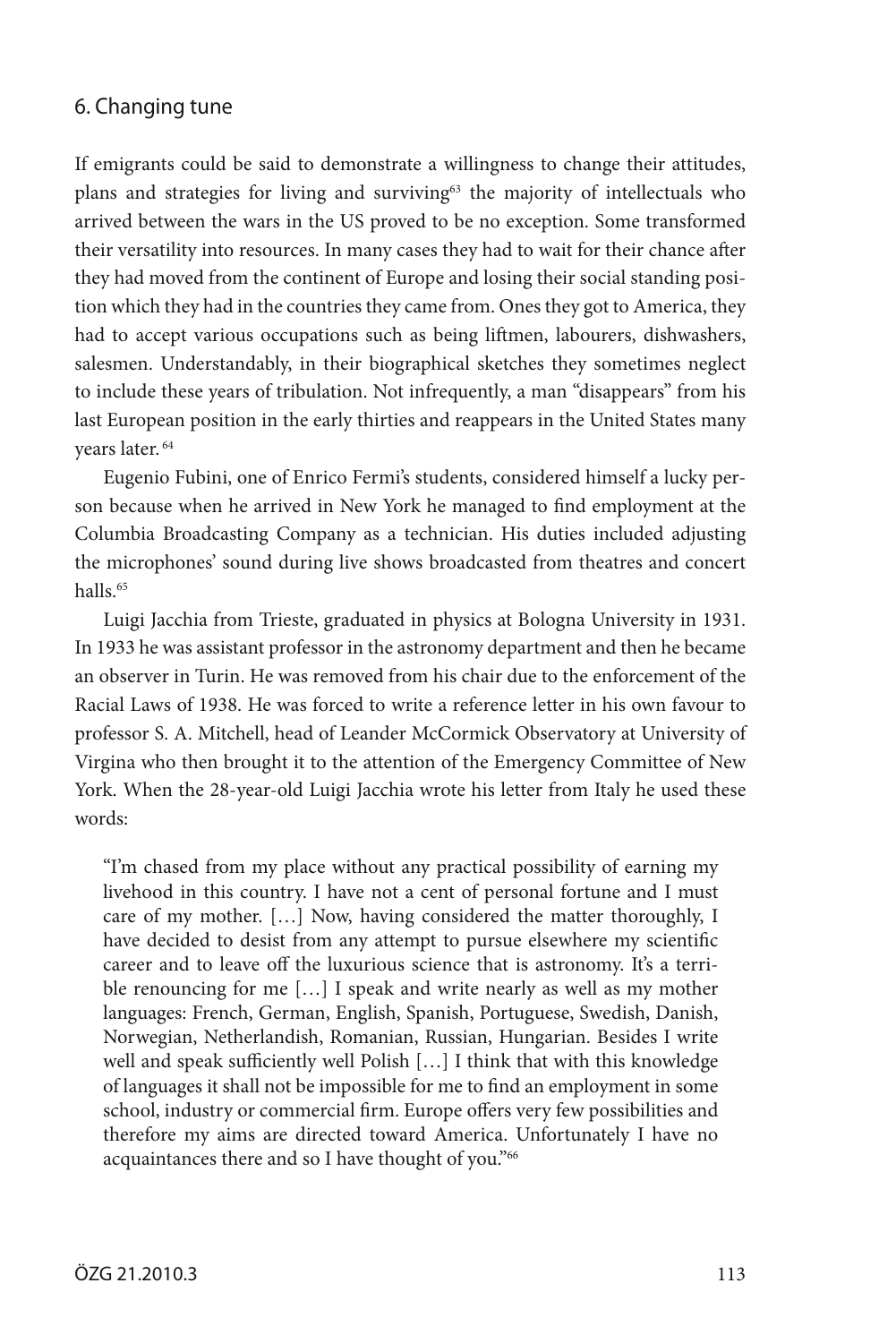Jacchia was aware of the fact that his social network was narrow and his personal fortune even smaller. So he chooses to play on his multiple competences, his versatility and his readiness to adapt to new circumstances.

## Epilogue

In summary it's possible to suggest that Italian scientific wave to the United States presented certain traits typical of migration and cannot be simply considered just as an exile or an escape. The sources tell how the placement of scholars, for example, took place through a series of migration networks, which should be analyzed as well as the integration/assimilation process.

This gives an idea of how a rigid geometry of interpretative models can end up hiding the dynamics which are fundamental in analysing people's mobility into a geographical space. It seems to be a fruitful approach which deserves to be continued and the argument could be further developed in a profitable way, taking into account that these events happened while the main structures of the scientific enterprise were deeply changing and the social weight of knowledge rethought under new codes and finally asserted. This means that should be more deeply analyzed the important role that Italian Intellectual migrations had to what H.S. Hughes has called the "deprovincialization of the American mind".<sup>67</sup>

#### **Notes**

- 1 Giornata lincea in ricordo di Bruno Rossi. Maestro, fisico e astrofisico (Rome, 21 april 1994), Atti dei convegni Lincei, Accademia Nazionale dei Lincei, Roma, 1995, 14. In the early thirties Rome had become, along with Arcetri (Florence), the main center for research in physics.
- 2 Piero Bevilacqua et al., eds., Storia dell'emigrazione italiana Partenze, Roma 2001.
- 3 While it is rather used in the international bibliography. Two references among all: Roger H. Stuewer, Nuclear physicists in a new world: The émigrés of the 1930s to America, in: Berichte zur Wissenschaftsgeschichte vol. 7 (1984), 23–40 and the monumental biographical dictionary of W. Roeder and H. A. Strauss, eds., International Biographical Dictionary of Central-European Émigrés 1933–1945, 3 vol., New York/Munich 1980–1983.
- 4 Joseph Horowitz, Artists in Exile. How Refugees from Twentieth-Century War and Revolution Transformed the American Performing Arts, New York 2008.
- 5 Robert Gottlieb's review, in: New York Review of Books, vol. 55 (2008), no. 8, May 15.
- 6 See Josef Ehmer et al., Premessa, in the monograph Issue Migrazioni, in: Quaderni storici, vol. 106 (2001), 3–23; Andreina De Clementi, International and Transatlantic Migration in Italy, in: Annemarie Steidl et al., eds., European Mobility. Internal, International and Transatlantic Moves in the 19th and early 20th Centuries, Göttingen 2008, 135–148.
- 7 Roberto Finzi, Le leggi razziali e l'università italiana, in: Angelo Ventura, ed., L'università dalle leggi razziali alla Resistenza, Padova 1996, 49–129.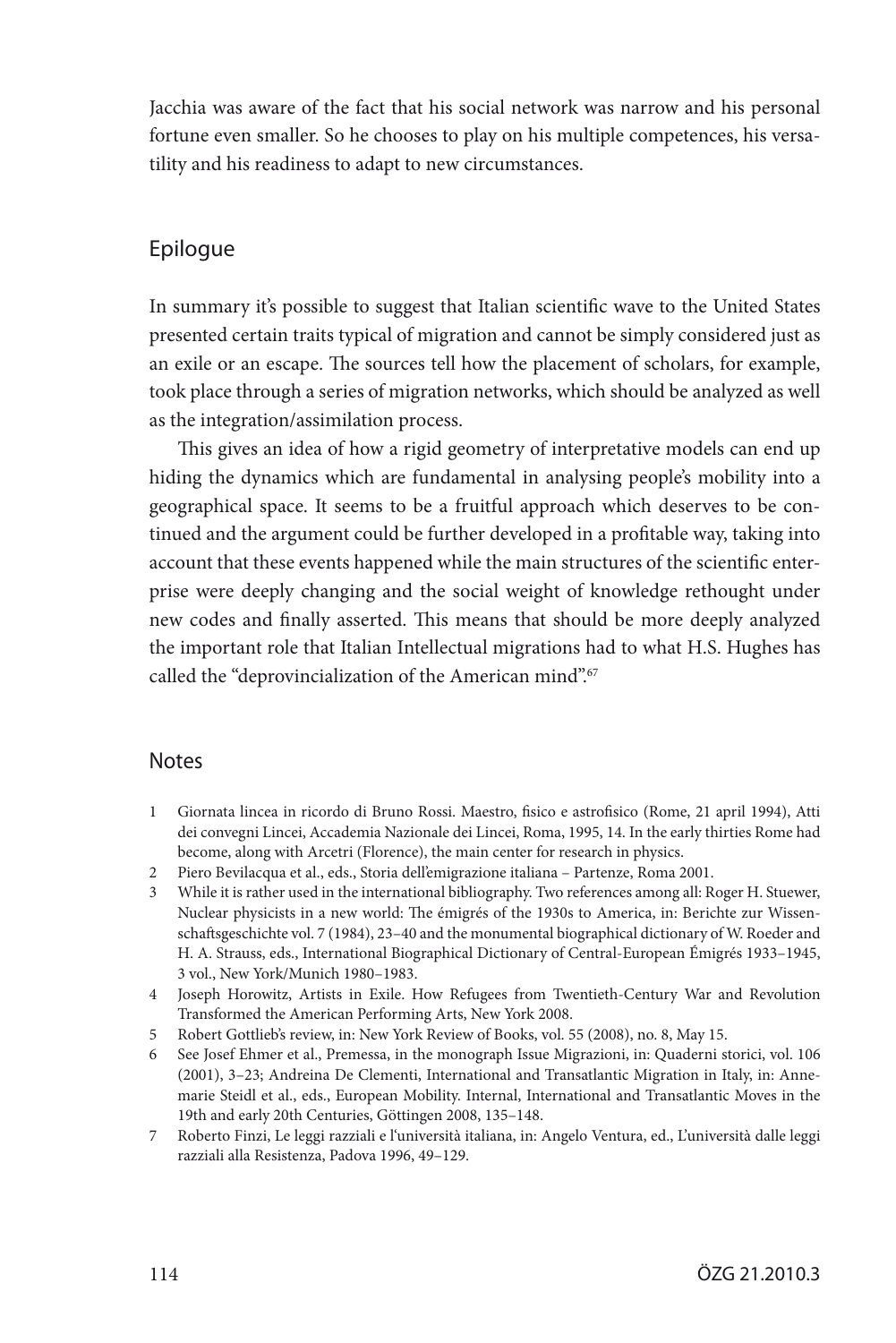- 8 See Giuliana Gemelli, ed., "The unacceptables". American Foundations and the Refugee Scholars Between the Two Wars and After, Bern et al. 2000. Ariane Dröscher, La migrazione di medici e biologi italiani in Germania tra l'Unità d'Italia e il secondo dopoguerra. In: Italiani in Germania tra Ottocento e Novecento. Spostamenti, rapporti, immagini, influenze, a cura di Gustavo Corni e Christof Dipper, Bologna 2006, 363–383. The Special Issue of the journal Memoria e Ricerca: L'Europa in esilio. La migrazione degli intellettuali verso le Americhe tra le due guerre, vol. 31 (2009).
- 9 H. Stuart Hughes, The Sea Change: The Migration of Social Thought, 1930–1965, New York 1975; Lewis S. Feuer, The Stages in the Social History of Jewish Professors in American Colleges and Universities, in: American Jewish History, issue 71 (1982), 432–65; Lewis A. Coser, Refugee Scholars in America: Their Impact and Their Experiences, New Haven and London 1984; Barry Katz, The Accumulation of Thought: Transformations of the Refugee Scholar in America, in: The Journal of Modern History, vol. 63, (1991), no. 4, 740–752; Susanne Klingenstein, Jews in the American Academy, 1900– 1940: The Dynamics of Intellectual Assimilation, New Haven 1991; Claus D. Krohn, Intellectuals in Exile: Refugee Scholars and the New School for Social Research, Amherst 1993; Mitchell Ash and Alfons G. Söllner, eds., Forced Migration and Scientific Change: Émigré German-speaking scientists and scholars after 1933, Cambridge 1996; Marjorie Lamberti, The Reception of Refugee Scholars from Nazi Germany in America: Philanthropy and Social Change in Higher Education, in: Jewish Social Studies, vol. 12, (2006), no. 3, 157–192; Christian Fleck, Transatlantische Bereicherungen. Die Erfindung der empirischen Sozialforschung, Frankfurt am Main 2007.
- 10 Harold Fields, The refugee in the United States, New York 1938; "Report of the National Committee for Resettlement of Foreign Physicians", in: Journal of the American Medical Association, 29 November, 1941; Alvin Johnson, The refugee scholar in America, in: Survey Graphic, April 1941; Alfred Cohn, Exiled physicians in the United States, in: American Scholar, summer 1943; Donald P. Kent, The Refugee Intellectual: The Americanization of the Immigrants of 1933–41, New York 1953.
- 11 Maurice R. Davie, Refugees in America: Report of the Committee for the Study of Recent Immigration from Europe, New York 1947.
- 12 W. Rex Crawford regretted that "in spite of all the attention that has been given to the making of America by mass migration from Europe, one important aspect of the movement has received scant attention" and he took the occasion to criticize the American social sciences that revealed to be "inclined to think in terms of millions rather than of individuals", cited from Franz L. Neumann et al., Introduction, in: Cultural Migration: The European Scholar in America, Philadelphia 1953, 1.
- 13 Laura Capon Fermi, Illustrious immigrants. The intellectual migration from Europe 1930–41, Chicago/London 1968, particularly see page 15 to 17. She was Enrico Fermi's wife and she was Jewish. In 1938, the Fermis emigrated to the US. They traveled to Stockholm to receive Fermi's Nobel Prize, and left from Stockholm to the United States, without ever returning to Italy. In 1944, they were both nationalized as Americans.
- 14 Fermi, Illustrious immigrants, 15.
- 15 See Krohn, Intellectuals in Exile.
- 16 Salvati, Da Berlino a New York: crisi della classe media e futuro della democrazia nelle scienze sociali degli anni trenta, Bologna 1989, 184.
- 17 Max Ascoli, was born into a Jewish family in Ferrara. Trained in political philosophy and law, in 1928, he was arrested after his name was found in the address book of another intellectual charged with carrying on clandestine political activities. With his university career in Italy over, Ascoli immigrated to the United States in 1931. Affiliated then to New School of Social Research, he created *The Reporter* in 1949, a magazine that became a leading voice for liberalism in America for the next 20 years. In correspondence with a fellow exile of Italy, Ascoli observed that there were two currents among Italians in America: "those exiles who did not intend to become Americans and who live like pilgrims in expectation of returning to Italy, and those American citizens of Italian origin, including himself, who did not think about returning to Italy". In connection with Max Ascoli see Rosario J. Tosiello, Max Ascoli: A Lifetime of Rockefeller Connections, in: Gemelli, ed., "The unacceptables", 107–140; Alessandra Taiuti, Un antifascista dimenticato. Max Ascoli fra socialismo e liberalismo, Firenze 2007; Renato Camurri, Idee in movimento: l'esilio degli intellettuali italiani negli Stati Uniti (1930–1945), in: Memoria e Ricerca, vol. 31 (2009), 43–62; Davide Grippa, Un antifascista tra Italia e Stati Uniti. Democrazia e identità nazionale nel pensiero di Max Ascoli (1898–1947), Milano 2009.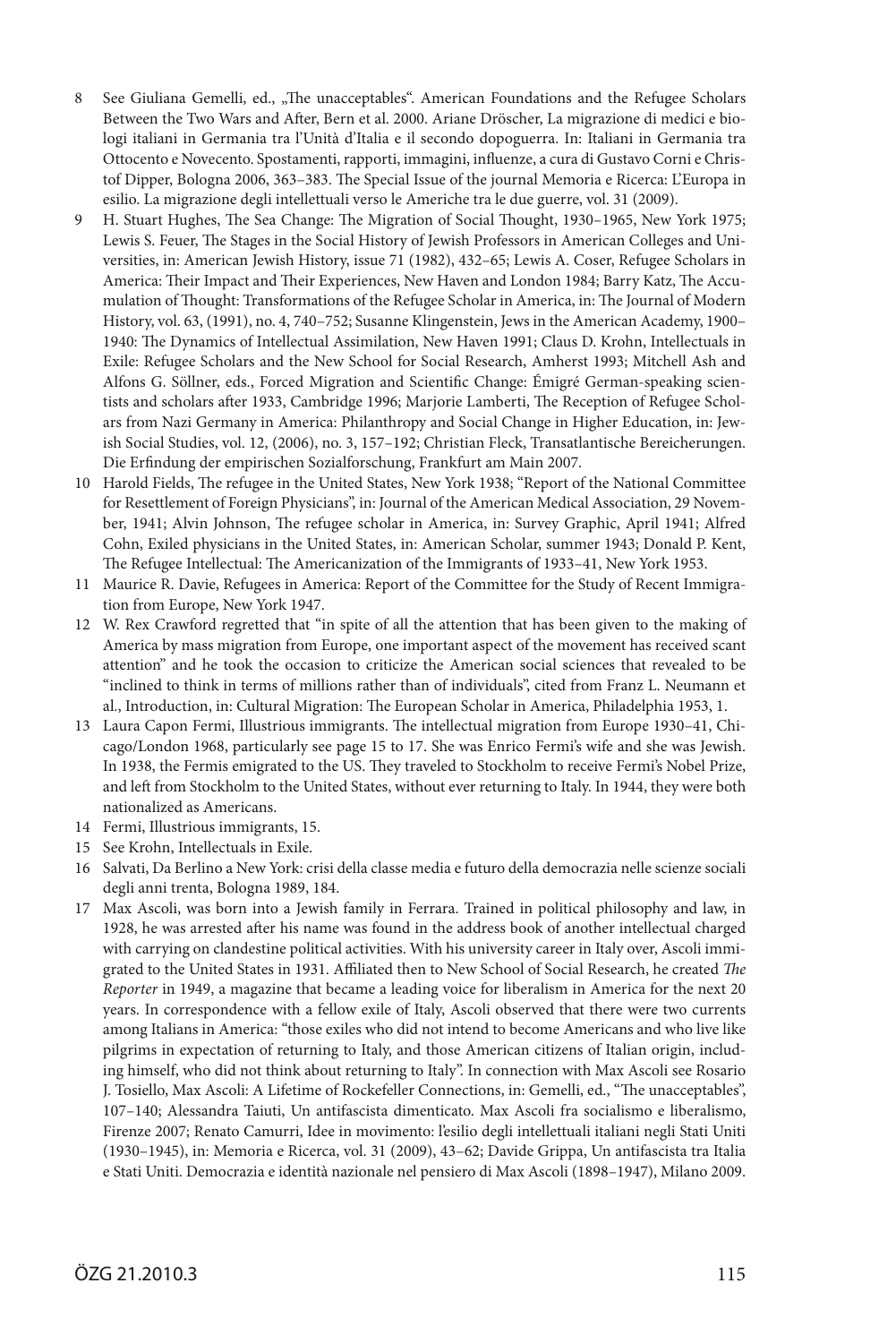- 18 Then named Emergency Committee in Aid of Displaced German Scholars. The Emergency Committee has left a conspicuous archives preserved at the Manuscripts and Archives Division of the New York Public Library. The 200 boxes had been moved there in June 1946 by reason of a resolution adopted by the Committee during its last summit in which it was also decided not to disclose the files to the public before 25 years time.
- 19 "The Committee in Aid of Displaced German Scholars", in: Science, vol. 78 (1933), 52–53. The magazine Science, established by the New York journalist John Michaels in 1880, became in 1900 the official organ of the American Association for the Advancement of Science (AAAS) founded in 1848.
- 20 At that time, Livingston Farrand was the 4<sup>th</sup> dean of Cornell University. During his mandate, international connections at Cornell University were intensified. In spite of the Great Depression, enrolments and resources assigned to the Athenaeum increased.
- 21 Dr. Stephen Duggan founded in 1919 the Institute of International Education (IIE) with Elihu Root and Nicholas Murray Butler, both winners of the Nobel Prize for Peace. Supported by the Carnegie Endowment for International Peace Duggan became the institute's first director.
- 22 Roger Daniels, Guarding the Golden Door: American Immigration Policy and Immigrants since 1882, New York 2004.
- 23 In the '20s the Ivy League's schools limited the access to the Jewish students while the Jews enrolled at colleges and universities were less than a hundred. See Lamberti, The Reception of Refugee Scholars from Nazi Germany in America, 159.
- 24 Fermi, Illustrious immigrants, 28.
- 25 Bruce Bliven, The New Republic, 10 November 1937. See Tibor Frank, Double exile. Migration of Jewish-Hungarian professionals through Germany to the United States, 1919–1945, Bern 2009, 280.
- 26 Stephen Duggan, Eighteenth Annual Report, Institute of International Education, New York 1937, 8.
- 27 More about Rockefeller Foundation's policy in Giuliana Gemelli, Scholars in Adversity and Science Policies (1933-1945), in: Gemelli, ed., "The unacceptables", 13-34.
- 28 Other organizations involved were the Carnegie Foundation, the Academic Assistance Council-London, the American Friends Service Committee, the American Committee for Christian Refugees, the International Student Service, the National Coordinating Committee for Aid to Refugees and Emigrants Coming from Germany, the National Refugee Service, the Notgemeinschaft Deutscher Wissenschaftler im Ausland.
- 29 Cited from Krohn, Intellectuals in Exile, 31.
- 30 See among others Michele Sarfatti, Gli ebrei nell'Italia fascista. Vicende, identità, persecuzioni, Torino 2007, 213.
- 31 About Giuseppe Levi see also the novel by Natalia Ginzburg (his daughter), Family Sayings, New York, 1989 (first Italian edition: Lessico famigliare, Torino 1963).
- 32 Renato Dulbecco, who learned Histology and the rudiments of cell culture as Levi's student, won the Nobel Prize in Physiology/Medicine in 1975 with Howard M. Temin and David Baltimore. Salvador Luria won the Nobel Prize in Medicine in 1969 and Rita Levi-Montalcini won the Nobel Prize in Medicine in 1986.
- 33 Diana Troiani and Ermanno Manni, A tribute to Italian physiologists of Jewish descent evicted during the persecution ordered by the Fascist Regime in 1938, in: Advances in Physiology Education, 31 (2007), 123–128.
- 34 Fubini's interests in mathematics were wide. In addition to the areas of analysis he worked on the calculus of variation where he studied reducing Weierstrasse's integral to a Lebesgue integral. He also worked on the expression of surface integrals in terms of two simple integrations. Still, despite health problem, he taught for a few years in New York but, 5 years after emigrating he died.
- 35 Arnold Dresden, The migration of mathematicians, in: American Mathematical Monthly, vol. 49 (1942), issue 7, 415–429.
- 36 Via Panisperna in Rome hosted one of the most important physics research centres. It was established by Orso Mario Corbino who gained in this scope turning on his own influence firstly as MP, then as Minister of Education and then Minister of Economics in the first Mussolini's Cabinet between in 1923–24. The first national competition for the chair in theoretical physics was hold in 1926 and won by Enrico Fermi. Then Corbino wanted another young promising scholar, Franco Rasetti to join the via Panisperma centre. Then it was the time of Emilio Segrè and Edoardo Amaldi, both passed from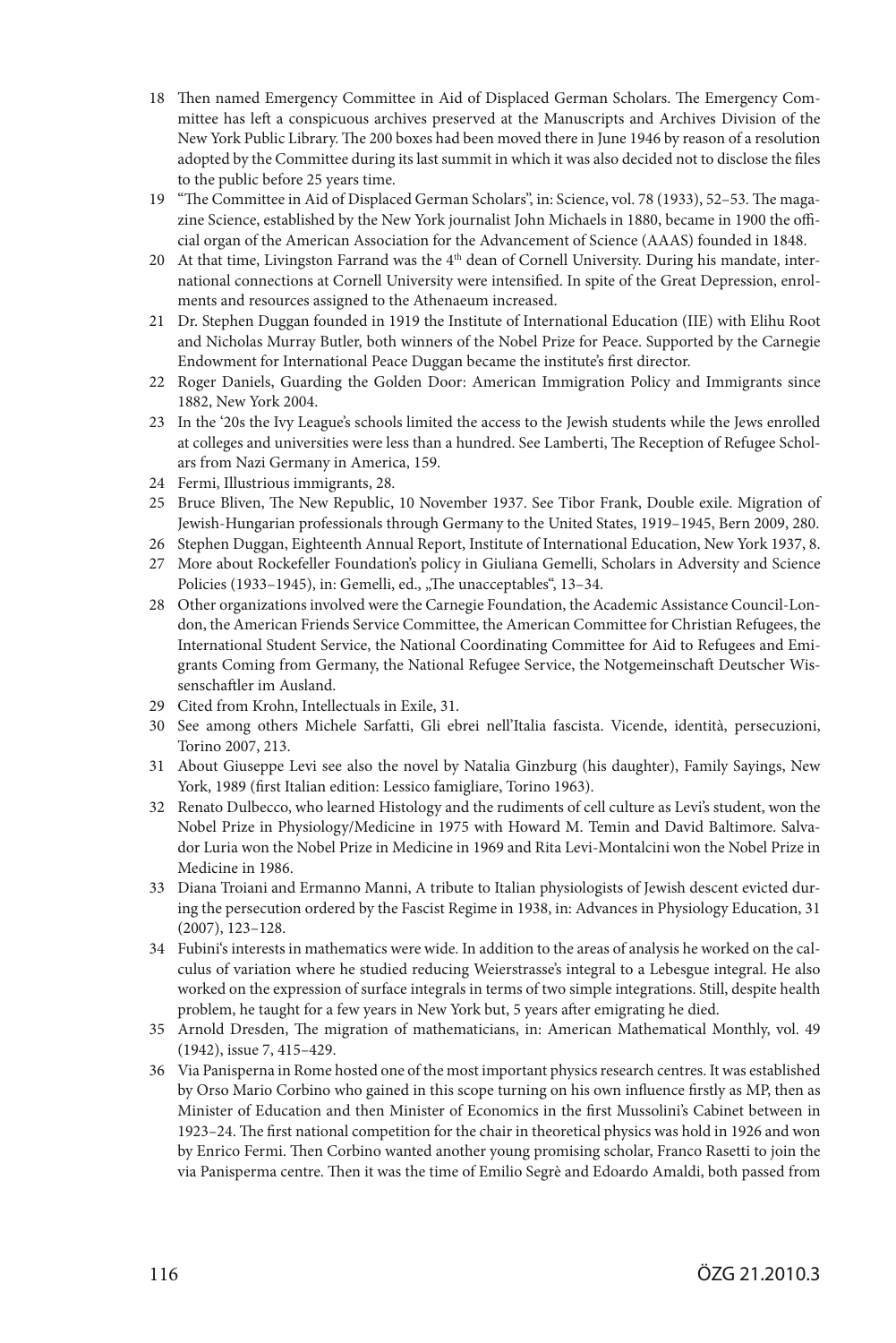engineering to physics. The last to join the team was the young Bruno Pontecorvo. On Franco Rasetti see V. Del Gamba, Il ragazzo di via Panisperna. L'avventurosa vita del fisico Franco Rasetti, Torino 2007; Judith R. Goodstein, A Conversation with Franco Rasetti, in: Physics in Perspective, vol. 3 (2001), no. 3, 271–313.

- 37 Renata Calabresi left Italy to the United States in 1940 where she taught at the New School for Social Research and at the Hunter College. See Liliana Albertazzi, Scienza e avanguardia nella Firenze del primo Novecento, in: Axiomathes, vol. 5, (1994), no. 2–3, 243–278; Simonetta Gori-Savellini, Ricordando Renata Calabresi, in: Bollettino di psicologia applicata, no. 43 (1996), 59–60; See also the article published on the New York Times as her obituary on the 20th of December 1995.
- 38 To the list of the Italians who applied at the Emergency Committee in Aid of Displaced Foreign Scholars one must add Leonardo Olschki, Fausto R. Pitigliani and the sculptor Dario Viterbo. In this article I chose not to cite the already well known cases of Gaetano Salvemini, lecturer in Italian History at Harvard; Guido Ferrando director of the Italian Language and Literature department at Vassar College and Giuseppe Antonio Borgese, enlisted by the University of Chicago.
- 39 Cited from Emergency Committee in Aid of Displaced Foreign Scholars Records, 1933–1945, Grantees and Fellows Series – box 30, Rossi, Bruno, 1938–1942, New York Public Library, New York.
- 40 Ibid.
- 41 See George W. Clark, Bruno Benedetto Rossi, 13 April 1905–21 November 1993, in: Proceedings of the American Philosophical Society, vol. 144 (2000), no. 3, 329–341. This biographical paper initially had been written for the Biographical Memoirs of the National Academy of Sciences in Washington, D.C.
- 42 Lorenzo Emo Capodilista belonged to the team-group of physicists of the Astronomical Observatory in Arcetri (Florence). Emilio Segrè, A Mind Always in Motion: The Autobiography of Emilio Segrè, Berkeley 1993, 132–133.
- 43 In his autobiography Segrè wrote about his own relationship with Judaism: "my parents asked Dante Lattes, a noted jewish scholar, to give me some lessons on Judaism but they did not impress me and neither did I read the Bible with veneration or celebrate a Bar Mitzvah. The only Jewish religious rites I attended when I was young where in Synagogue in Florence. I found them interesting and especially later, after I had grown up, even moving not for theological or religious reasons. Their compelling force came from the traditions they evoked, from family history and from feelings rooted in the subconscious", in: Segrè, A Mind Always in Motion, 34–35. The autobiographies written by many of those protagonists give us a variety of analytical cues that we won't be able to discuss here. For example, one could focus on the deep changes produced by migrations on the multiple identities of emigrants (e.g. gender, profession, nationality, ethnicity, worship). Further consideration deserves the topic of "autobiography" as it does emigration within the Jewish environment. See on this subject Alberto Cavaglion, L'autobiografia ebraica fra Ottocento e Novecento. Memoria di sé e memoria della famiglia, in: Zakhor, vol. 3 (1999), no. 2, 171–180; N. Zemon Davies, Fame and Secrecy: Leon Modena's *Life* as an Early Modern Autobiography, in: History and Theory, vol. 27 (1988), no. 4, 103–118.
- 44 He went back to Italy only in 1947 when he was already an American citizen.
- 45 See Mark Granovetter, Getting a job. A study of contacts and careers, Chicago 1995 (2nd edition); Franco Ramella, Immigrazione e traiettorie sociali in città: Salvatore e gli altri negli anni sessanta, in Angiolina Arru and Franco Ramella, eds., L'Italia delle migrazioni interne. Donne, uomini, mobilità in età moderna e contemporanea, Roma 2003, 353.
- 46 Segrè, A Mind Always in Motion, 192–193.
- 47 Fermi, Illustrious immigrants, 18
- 48 Subsequently, Angelo Segrè "quarreled with everybody and gave up teaching, devoting himself entirely to painting. He exhibited in New York and had a certain critical success, but no financial reward, and did not persist in trying to sell his work." Ibid., 194.
- 49 Andreina De Clementi, Caratteri storico-antropologici dell'emigrazione italiana, in: Ornella De Rosa and Donato Verrastro, eds., Appunti di viaggio. L'emigrazione italiana tra attualità e memoria, Bologna 2007, 33.
- 50 The reference letters presented to the Committee in order to finance the arrival of De Benedetti are kept at the E. C. Records, 1933–1945, Grantees and Fellows Series – box 41, de Benedetti, Sergio, New York Public Library, New York.